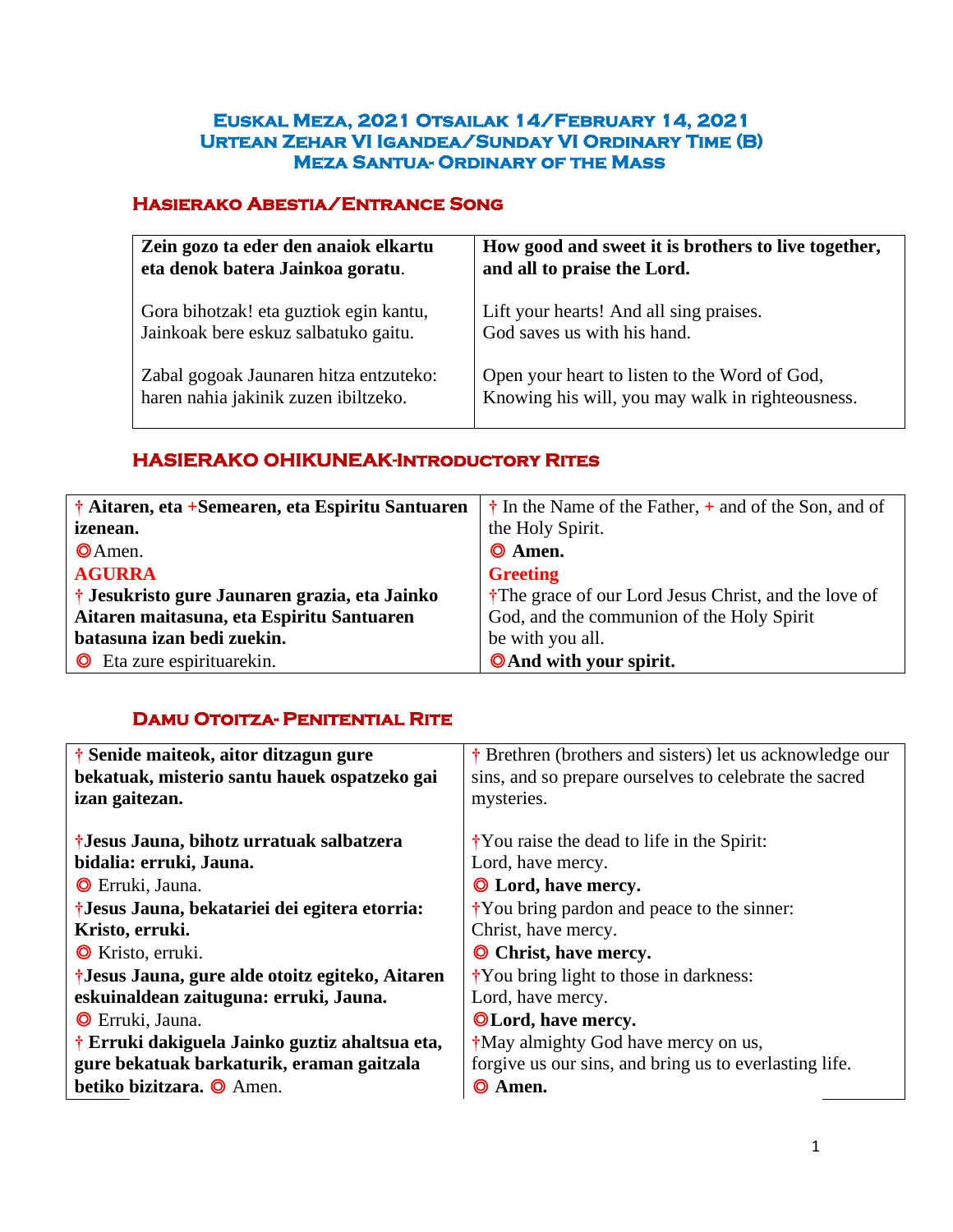## **Aintza Zeruetan Jainkoari/Glory to God in the Highest**

| Aintza zeruetan Jainkoari eta bakea lurrean Haren | Glory to God in the highest, and peace to His people on |
|---------------------------------------------------|---------------------------------------------------------|
| gogoko gizakiei. Hain handi eta eder zaitugulako, | earth. Lord God, heavenly King, Almighty God and        |
| gora Zu, bedeinkatua Zu, gorespen Zuri, ahuspez   | Father, we worship You, we give You thanks,             |
| agur, eskerrak Zuri. Jainko Jauna, zeruko Errege, | we praise You for Your glory. Lord Jesus Christ, only   |
| Jainko Aita guztialduna. Jauna, Seme bakar, Jesu  | Son of the Father, Lord God, Lamb of God,               |
| Kristo, Jainko Jauna, Jainkoaren Bildots, Aitaren | You take away the sin of the world: have mercy on us;   |
| Seme: Zuk kentzen duzu munduko bekatua;           | You are seated at the right hand of the Father:         |
| erruki, Jauna; Zuk kentzen duzu munduko           | receive our prayer.                                     |
| bekatua; entzun gure deia. Aitaren eskuinaldean   | For You alone are the Holy One,                         |
| jarririk zaude Zu; erruki, Jauna. Zu bakarrik     | You alone are the Lord, You alone are the Most High,    |
| Santua, Zu bakarrik Jauna, Zu bakarrik Goi-       | Jesus Christ, with the Holy Spirit, in the glory of the |
| goikoa, Jesu Kristo, Espiritu Santuarekin Jainko  | Father, Amen.                                           |
| Aitaren argitan. Amen.                            |                                                         |
|                                                   |                                                         |

## **MEZAKO OTOITZA-Opening Prayer**

| † Egin dezagun otoitz,                              | † Let us Pray,                                            |  |
|-----------------------------------------------------|-----------------------------------------------------------|--|
|                                                     |                                                           |  |
| Jainko gure Jauna, bihotz garbi eta zintzoetan zure | O God, who teach us that you abide in hearts that are     |  |
| atsegina duzula erakusten diguzu; egizu, arren,     | just and true, grant that we may be so fashioned by your  |  |
| zure grazian bizi gaitezela, Zu gure bihotzetan     | grace as to become a dwelling pleasing to you.            |  |
| egon zaitezen.                                      | Through our Lord Jesus Christ, your Son, who lives and    |  |
| Zurekin eta Espiritu Santuarekin batean, errege     | reigns with you in the unity of the Holy Spirit, one God, |  |
| bizi bait da, gizaldi eta gizaldietan.              | for ever and ever.                                        |  |
| <b>O</b> Amen.                                      | ©Amen.                                                    |  |
|                                                     |                                                           |  |
| <b>HITZAREN LITURGIA-Liturgy of the Word</b>        |                                                           |  |

## **HITZAREN LITURGIA-Liturgy of the Word Lehenengo Irakurgaia-First Reading Lebitarrena Liburua/ Lv 13:1-2,44-46**

| <b>Lebitarren Liburutik</b>                                                                                                                                                                                                                                                                                                                                                                                                                                                                                                                                | <b>From the First Book of Leviticus</b>                                                                                                                                                                                                                                                                                                                                                                                                                                                                                                                                                                    |
|------------------------------------------------------------------------------------------------------------------------------------------------------------------------------------------------------------------------------------------------------------------------------------------------------------------------------------------------------------------------------------------------------------------------------------------------------------------------------------------------------------------------------------------------------------|------------------------------------------------------------------------------------------------------------------------------------------------------------------------------------------------------------------------------------------------------------------------------------------------------------------------------------------------------------------------------------------------------------------------------------------------------------------------------------------------------------------------------------------------------------------------------------------------------------|
| 1 Honela mintzatu zitzaien Jauna Moisesi eta<br>Aaroni: 2 «Norbaiti larruazalean handitua, zornea<br>edota orbaina ateratzen bazaio, legenarena<br>bezalako zauria sortuz, Aaron apaizarengana edo<br>beronen ondorengoetariko apaiz batengana<br>eramango dute. 44 legenak jota dago gizona;<br>kutsatuta dago eta hala aitortuko du apaizak<br>buruan duen gaitzarengatik. 45 «Legenak jotako<br>gizonak arropak urratuak eramango ditu, ilea harro<br>eta aurpegia erdi estalirik, eta "Kutsatua!<br>Kutsatua!" oihu eginez ibiliko da. 46 Gaitzak alde | The LORD said to Moses and Aaron, "If someone has<br>on his skin a scab or pustule or blotch which appears to<br>be the sore of leprosy, he shall be brought to Aaron, the<br>priest, or to one of the priests among his descendants. If<br>the man is leprous and unclean, the priest shall declare<br>him unclean by reason of the sore on his head. "The one<br>who bears the sore of leprosy shall keep his garments<br>rent and his head bare, and shall muffle his beard; he<br>shall cry out, 'Unclean, unclean!' As long as the sore is<br>on him he shall declare himself unclean, since he is in |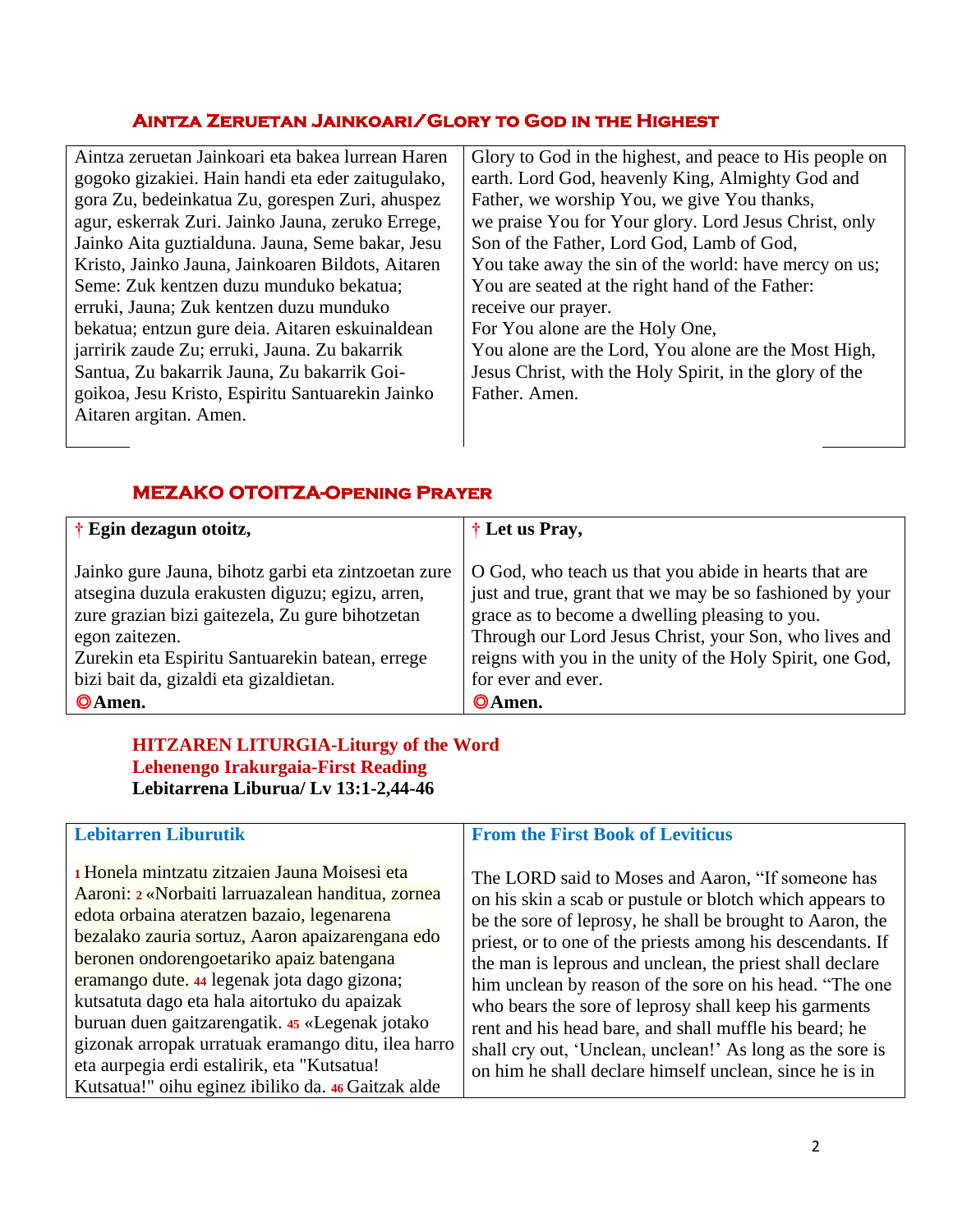| egin arte kutsatua izango da eta bakarrik biziko, | fact unclean. He shall dwell apart, making his abode |
|---------------------------------------------------|------------------------------------------------------|
| kanpalekutik aparte.                              | outside the camp."                                   |
| $\Box$ Jaunak esana!                              | $\Box$ The Word of the Lord!                         |
| <b>OEskerrak zuri Jauna!</b>                      | <b>O</b> Thanks be to God!                           |

## **ERANTZUN-SALMOA/Responsorial Psalm 32:1-2,5,11**

| R. Zuregana nator, Jauna: arriskutik         | R. I turn to you, Lord, in time of trouble, and you fill |
|----------------------------------------------|----------------------------------------------------------|
| gordetzen nauzu, askapen-kantaz inguratzen.  | me with the joy of salvation.                            |
| Zoriontsua Jainkoak hobena kendu             | Blessed is he whose fault is taken away,                 |
| eta bekatua barkatu diona!                   | whose sin is covered.                                    |
| Zoriontsua Jaunak errurik egozten ez diona   | Blessed the man to whom the LORD imputes not guilt,      |
| eta bere barruan makurkeriarik ez duena! R.  | in whose spirit there is no guile. $\mathbf{R}$ .        |
| Orduan, aitortu nizun bekatua,               | Then I acknowledged my sin to you,                       |
| ez nizun gorde errua.                        | my guilt I covered not.                                  |
| Hobenak zuri aitortzea erabaki nuen, Jauna,  | I said, "I confess my faults to the LORD,"               |
| eta barkatu zenizkidan erru eta bekatuak. R. | and you took away the guilt of my sin. $\mathbf{R}$ .    |
| Poztu eta alaitu Jaunarekin, zintzoak!       | Be glad in the LORD and rejoice, you just;               |
| Egin poz-oihu, bihotz zuzeneko guztiok! R.   | exult, all you upright of heart. <b>R.</b>               |

## **Bigarren Irakurgaia-Second Reading**

|  |  | Korintoarrei Lehen Eskutitza/ 1 Cor 10:31-11:1 |  |
|--|--|------------------------------------------------|--|
|  |  |                                                |  |

| Korintoarrei Lehen Eskutitzetik                                                                                                                                                                                                                                                                                                                                                                                                | <b>From the First Letter to the Corinthians</b>                                                                                                                                                                                                                                                                                                                                                       |
|--------------------------------------------------------------------------------------------------------------------------------------------------------------------------------------------------------------------------------------------------------------------------------------------------------------------------------------------------------------------------------------------------------------------------------|-------------------------------------------------------------------------------------------------------------------------------------------------------------------------------------------------------------------------------------------------------------------------------------------------------------------------------------------------------------------------------------------------------|
| Senideok:<br>31 Nolanahi ere, nahiz jan, nahiz edan, nahiz beste<br>edozer egin, egizue dena Jainkoaren aintzarako. 32 Eta<br>ez izan erorbide ez juduentzat, ez jentilentzat, ez eliz<br>elkartearentzat ere. 33 Ni ere guztiei atsegin ematen<br>saiatzen naiz gauza guztietan eta ez dut bilatzen<br>neure ona, besteena baizik, salba daitezen. 11,1 Egin<br>zaitezte nire antzeko, ni Kristoren antzeko naizen<br>bezala. | Brothers and sisters:<br>Whether you eat or drink, or whatever you do, do<br>everything for the glory of God. Avoid giving<br>offense, whether to the Jews or Greeks or the<br>church of God, just as I try to please everyone in<br>every way, not seeking my own benefit but that of<br>the many, that they may be saved. Be imitators of<br>me, as I am of Christ.<br>$\Box$ The Word of the Lord! |
| $\Box$ Jaunak esana!                                                                                                                                                                                                                                                                                                                                                                                                           | <b>O</b> Thanks be to God!                                                                                                                                                                                                                                                                                                                                                                            |
| <b>OE</b> skerrak zuri Jauna!                                                                                                                                                                                                                                                                                                                                                                                                  |                                                                                                                                                                                                                                                                                                                                                                                                       |

## **Aleluia-Alleluia**

| Alleluia, alleluia.<br>R. Aleluia, aleluia.<br>R. |
|---------------------------------------------------|
|---------------------------------------------------|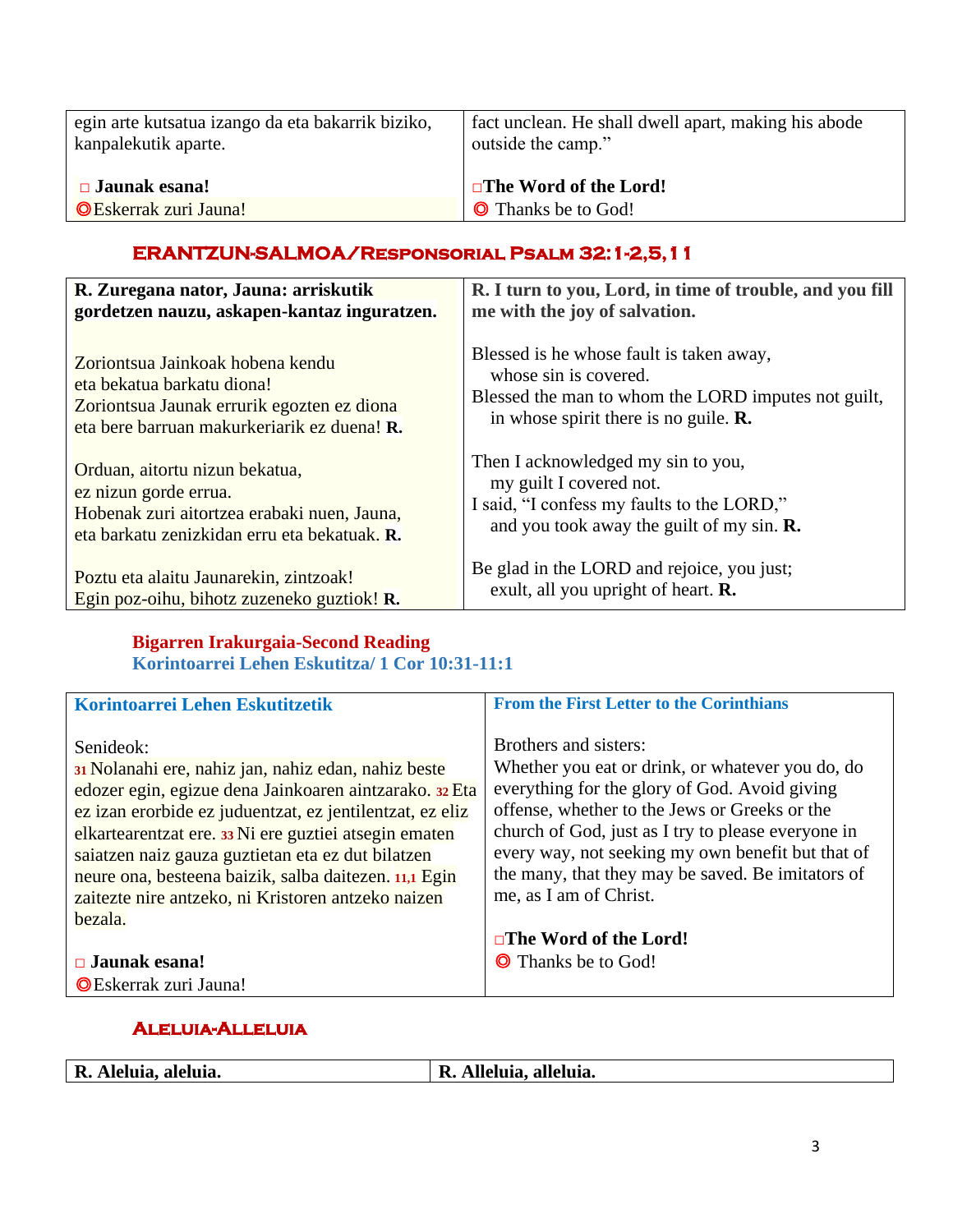| Profeta handi bat sortu da gure artean, | A great prophet has arisen in our midst, God has visited his |
|-----------------------------------------|--------------------------------------------------------------|
| Jainkoak bere herria salbatu du.        | people.                                                      |
| R. Aleluia, aleluia.                    | R. Alleluia, alleluia.                                       |
|                                         |                                                              |

#### **Ebanjelioa-Gospel**

| †Jauna zuekin.                          | † The Lord be with you               |
|-----------------------------------------|--------------------------------------|
| O Eta zure espirituarekin.              | <b>O</b> And with your spirit        |
| †Jesukristoren Ebanjelioa San I. (r) en | † A Reading from the Holy Gospel     |
| liburutik                               | according to $N$                     |
| <b>O</b> Aintza Zuri, Jauna.            | <b>OGlory to you, O Lord.</b>        |
| †Jaunak esana.                          | <sup>†</sup> The Gospel of the Lord. |
| <b>OEskerrak Zuri</b> , Jauna           | O Praise to you, Lord Jesus Christ.  |

## **Ebanjelioa San Markosen Liburutik/ Mk 1:40-45**

| 40 Legendun bat etorri zitzaion erreguka, eta           | A leper came to Jesus and kneeling down begged       |
|---------------------------------------------------------|------------------------------------------------------|
| belauniko esan zion: -Nahi baduzu, garbi nazakezu.      | him and said, "If you wish, you can make me          |
| 41 Errukiturik, Jesusek eskua luzatu eta ukitu egin     | clean." Moved with pity, he stretched out his hand,  |
| zuen, esanez: -Nahi dut, izan zaitez garbi. 42 Berehala | touched him, and said to him, "I do will it. Be made |
| alde egin zion legenak, eta garbi gelditu zen.          | clean." The leprosy left him immediately, and he     |
| 43 Jesusek bidali egin zuen, zorrotz aginduz: 44 -      | was made clean. Then, warning him sternly, he        |
| Kontuz gero! Ez esan inori ezer. Zoaz, hala ere,        | dismissed him at once. He said to him, "See that     |
| azaldu apaizarengana eta eskaini garbikuntzaren         | you tell no one anything, but go, show yourself to   |
| ordainez Moisesek agindutakoa, ezaugarri izan           | the priest and offer for your cleansing what Moses   |
| dezaten. 45 Hura, ordea, irten orduko, gertatu berria   | prescribed; that will be proof for them." The man    |
| goraki hots egiten eta zabaltzen hasi zen. Eta          | went away and began to publicize the whole matter.   |
| harrezkero, ezin zen Jesus inongo herritan agerian      | He spread the report abroad so that it was           |
| sartu, eta kanpoan gelditzen zen, bazterretan. Hala     | impossible for Jesus to enter a town openly. He      |
| ere, edonondik zetorkion jendea.                        | remained outside in deserted places, and people      |
|                                                         | kept coming to him from everywhere.                  |
| $\Box$ Jaunak esana!                                    |                                                      |
| <b>E</b> skerrak Zuri, Jauna!                           | $\square$ The Word of the Lord!                      |
|                                                         | <b>OPraise to you, Lord Jesus Christ!</b>            |

## **HOMILIA-HOMILY SINESMENAREN AITORMENA-Profession of Faith**

| <b>APOSTOLUEN AITORMENA</b>                       | <b>APOSTLES' CREED</b>                                 |
|---------------------------------------------------|--------------------------------------------------------|
| † Sinesten dut Jaungoiko Aita ahalguztidun,       |                                                        |
| Sinisten dut, Sinisten dut!                       | † I believe in God, the Father almighty,               |
| †© zeru-lurren egilea. Sinesten dut Haren Seme    |                                                        |
| bakar Jesukristo gure Jauna, Espiritu Santuaren   | †© Creator of heaven and earth, and in Jesus Christ,   |
| egitez sortu eta Andre Maria Birjinagandik jaio   | his only Son, our Lord, who was conceived by the       |
| zena; Pontzio Pilatoren menpean nekaldua;         | Holy Spirit, born of the Virgin Mary, suffered under   |
| gurutzean iltzatua, hila eta hobiratua izan zena; | Pontius Pilate, was crucified, died and was buried; he |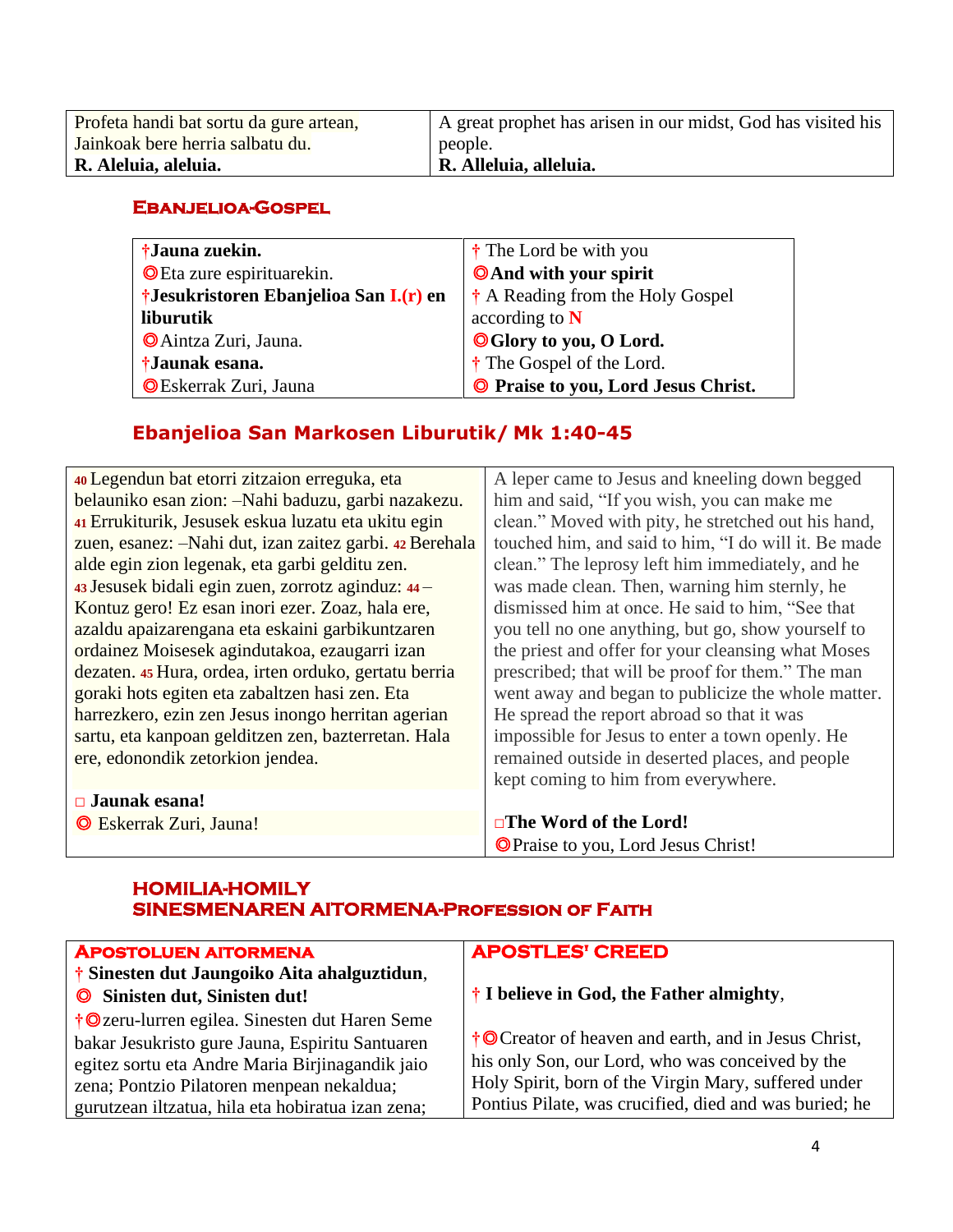| infernuetara jaitsi eta hirugarren egunean hilen  | descended into hell; on the third day he rose again     |
|---------------------------------------------------|---------------------------------------------------------|
| artetik piztu zena; zeruetara igo eta Aita        | from the dead; he ascended into heaven, and is seated   |
| Jaungoikoaren eskuin aldean jarririk dagoena;     | at the right hand of God the Father almighty; from      |
| handik biziak eta hilak epaitzera etorriko dena.  | there he will come to judge the living and the dead.    |
| Sinisten dut, Sinisten dut!                       | I believe in the Holy Spirit, the holy catholic Church, |
| Sinesten dut Espiritu Santua, Eliza santu         | the communion of saints, the forgiveness of sins, the   |
| katolikua, santuen elkartasuna, bekatuen          | resurrection of the body, and life everlasting.         |
| barkamena, hildakoen piztuera eta betiko bizitza. | ©Amen.                                                  |
| ©Amen.                                            |                                                         |
| Sinisten dut, Sinisten dut!                       |                                                         |

## **JAINKO-HERRIAREN OTOITZA-Prayer of the Faithful**

**+** Brothers and Sisters: inspired and moved by the power of the Holy Spirit, let us pray to God who is rich in mercy:

- **1.** That Jesus, accompanied by his disciples, may bring about unity and harmony among the many nations of the world, and peace and harmony in our families, **we pray to the Lord.**
- **2.** That the knowledge and a deeper experience of the encounter with Jesus, may bring us into closer union with those which the society tends to reject or ignore, **we pray to the Lord.**
- **3.** That the poor, the sick, and all who suffer may be filled with the life of Jesus and experience the loving presence of God in their lives, **we pray to the Lord.**
- **4.** We pray for all those who are sick, that they may recover and re-gain their health. We pray also for all who are working on the front line of health services during this pandemic. Keep them and their families safe and healthy. **We pray to the Lord.**
- **5.** We pray for everyone who may have lost a loved one, or jobs, or has been negatively affected by the pandemic, that they may recover, with the help of Our Lady Mary, Queen of Peace. **We pray to the Lord.**
- **6.** That the distribution of vaccines may be made in a fair and just manner, in such a way, that all, particularly the most disadvantageous, may have access to it, **we pray to the Lord.**

**+** Lord God, we know that it is You who saves us, and that our actions add nothing to Your greatness. Take good care of us your children. We ask you this through Christ our Lord. R/. Amen.

## **EUKARISTIAREN LITURGIA-Eucharistic Liturgy Eskaintza abestia/Offertory Song**

| Gizon egin Jainkoari     | To God made man,                  |
|--------------------------|-----------------------------------|
| Agur ospe, laudorio      | <b>Glory, honor and adoration</b> |
| Jesu Kristo Erregeri     | <b>To Jesus Christ King</b>       |
| Esker, otoitz, amodio.   | Thanks, prayer, love              |
| Mundu guziak egin dezala | May the whole world fulfill       |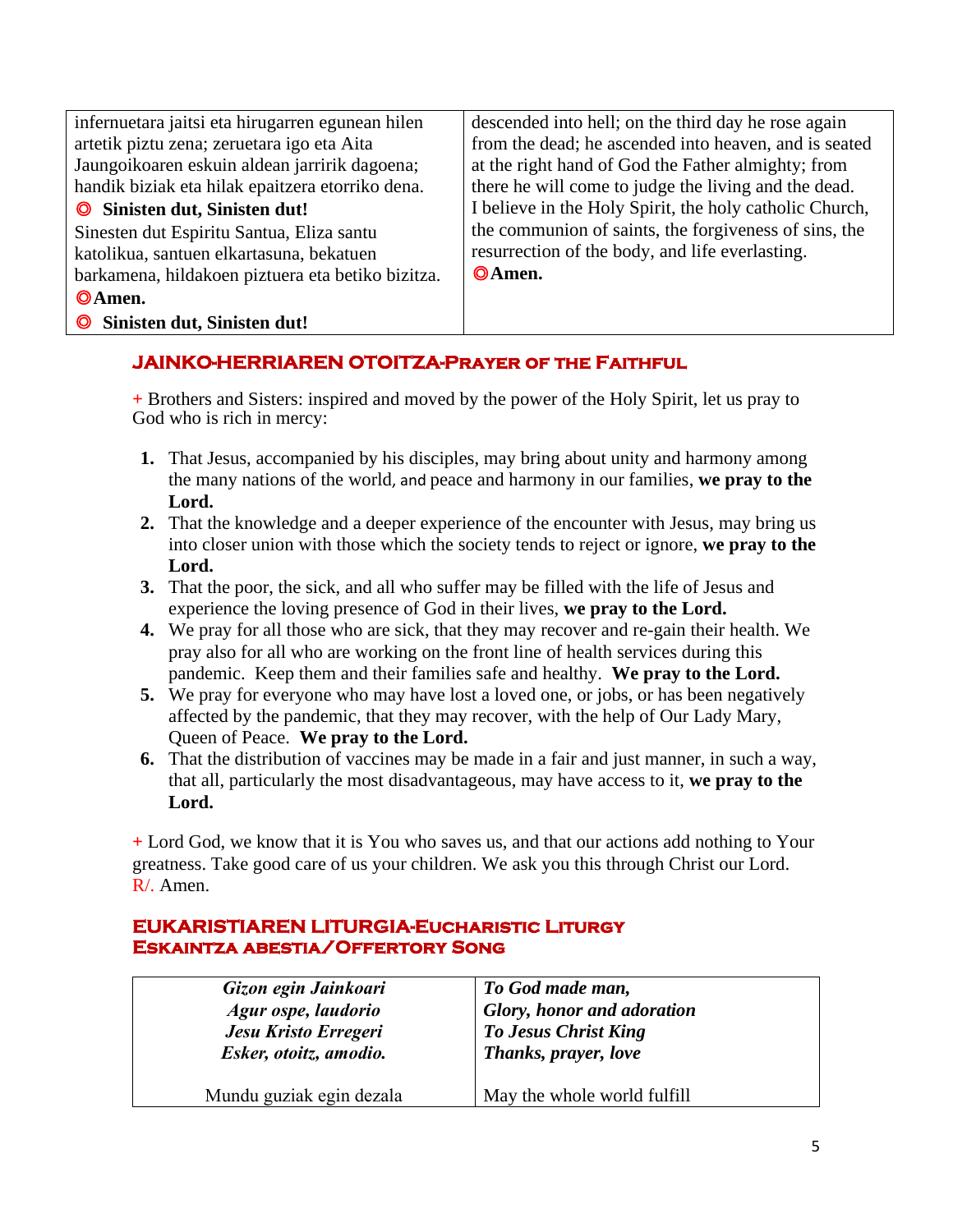| Jesu Kristoren nahia                                                                                     | The will of Jesus Christ                                                                                                          |
|----------------------------------------------------------------------------------------------------------|-----------------------------------------------------------------------------------------------------------------------------------|
| Mundu guzirat heda dadila                                                                                | May to the world reach                                                                                                            |
| Harek ekarri Argia!                                                                                      | The light He has brought                                                                                                          |
| Aita Sainduak duela beti<br>Jainko Jaunaren laguntza<br>Gizon guziak zerura iziz<br>Aitzinat doan Eliza. | May the Holy Father always<br>Be accompanied by God's help<br>May all people reach heaven<br>As the Church walks ahead            |
| Ager dadila orotan Jesus<br>Etxetan eta herrian<br>Jenden mintzoan Xaharren soan<br>Eta Gazteen irrian.  | May in all Jesus be present<br>In the homes and towns<br>In the words of peoples, in the elderly<br>And in the smile of the young |

## **Opari Eskaintza-Offertory**

| † Bedeinkatua Zu, Jauna, zeru-lurren             | † Blessed are you, Lord God of all creation, for      |
|--------------------------------------------------|-------------------------------------------------------|
| Jaungoikoa: zure esku zabaletik hartu dugu       | through your goodness we have received the bread      |
| orain ekarri dizugun ogi au, lurraren indarrak   | we offer you: fruit of the earth and work of human    |
| eta gizonaren lanak sortua: hauxe egingo zaigu   | hands, it will become for us the bread of life.       |
| biziaren ogi.                                    | <b>Solution</b> Blessed be God for ever.              |
| <b>O</b> Bedeinkatua Zu, Jauna, orain eta beti.  | † Blessed are you, Lord God of all creation, for      |
| † Bedeinkatua Zu, Jauna, zeru-lurren             | through your goodness we have received the wine we    |
| Jaungoikoa: zure esku zabaletik hartu dugu       | offer you: fruit of the vine and work of human hands; |
| orain ekarri dizugun ardo hau, mahatsondoaren    | it will become our spiritual drink.                   |
| indarrak eta gizonaren lanak sortua: hauxe       | <b>OBlessed be God for ever.</b>                      |
| egingo zaigu betiko zorionaren edari.            | † Pray brothers and sisters, that my sacrifice and    |
| <b>O</b> Bedeinkatua Zu, Jauna, orain eta beti.  | yours may be acceptable to God, the almighty Father.  |
| † Senideok: egin dezagun otoitz, guztiok batean, | <b>O</b> May the Lord accept the sacrifice at your    |
| Eliza osoaren oparia Jaungoikoari                | hands for the praise and glory of his name, for our   |
| eskaintzerakoan.                                 | good and the good of all his holy Church.             |
| O Jainkoa goresteko eta gizona salbatzeko.       |                                                       |

## **OPARIGAIEN GAINEKO OTOITZA-Prayer over the Gifts**

| † Eukaristia honek garbi eta eraberritu gaitzala; | <sup>†</sup> May this oblation, O Lord, we pray, cleanse and renew |
|---------------------------------------------------|--------------------------------------------------------------------|
| eta zure nahia betetzen dutenentzat, gerta        | us and may it become for those who do your will the                |
| dadila betiko sariaren iturri.                    | source of eternal reward.                                          |
| Jesukristo gure Jaunaren bitartez.                | Through Christ our Lord.                                           |
|                                                   |                                                                    |
| $R/$ . Amen.                                      | $\mathbf{R}$ . Amen.                                               |
|                                                   |                                                                    |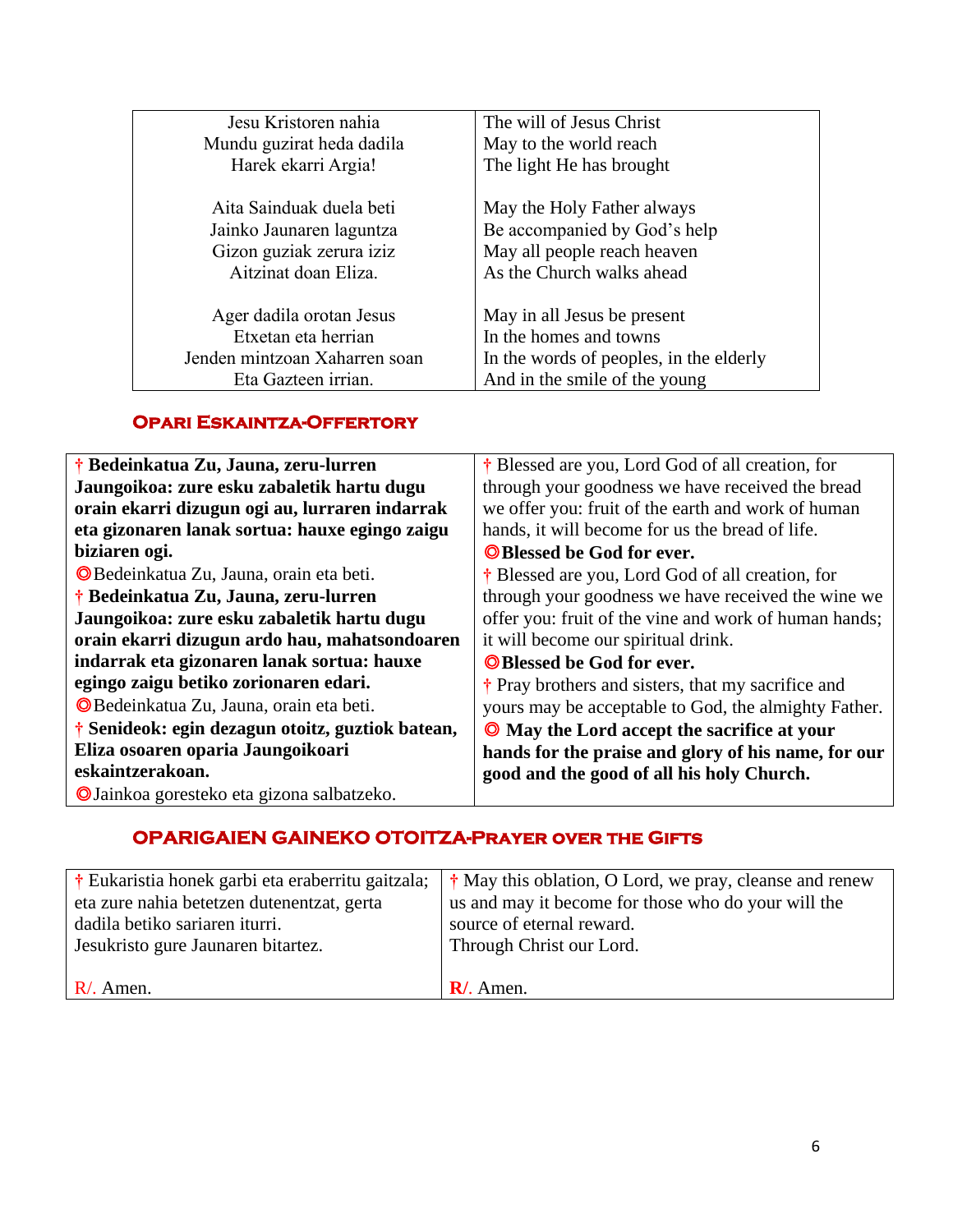## **EUKARISTI OTOITZA-The Eucharistic Prayer**

| † Jauna zuekin                                                                                                                                                                                                                                                                                                                                                                                                                                           | † The Lord be with you.                                                                                                                                                                                                                                                                                                                                                                                                           |
|----------------------------------------------------------------------------------------------------------------------------------------------------------------------------------------------------------------------------------------------------------------------------------------------------------------------------------------------------------------------------------------------------------------------------------------------------------|-----------------------------------------------------------------------------------------------------------------------------------------------------------------------------------------------------------------------------------------------------------------------------------------------------------------------------------------------------------------------------------------------------------------------------------|
| <b>O</b> Eta zure espirituarekin.                                                                                                                                                                                                                                                                                                                                                                                                                        | <b>O</b> And with your spirit.                                                                                                                                                                                                                                                                                                                                                                                                    |
| † Gora bihotzak.                                                                                                                                                                                                                                                                                                                                                                                                                                         | † Lift up your hearts.                                                                                                                                                                                                                                                                                                                                                                                                            |
| Jaunagan dauzkagu.<br>$\circledcirc$                                                                                                                                                                                                                                                                                                                                                                                                                     | <b>O</b> We lift them up to the Lord.                                                                                                                                                                                                                                                                                                                                                                                             |
| † Eskerrak Jaungoiko gure Jaunari.                                                                                                                                                                                                                                                                                                                                                                                                                       | <sup>†</sup> Let us give thanks to the Lord our God.                                                                                                                                                                                                                                                                                                                                                                              |
| <b>O</b> Egoki da eta zuzen.                                                                                                                                                                                                                                                                                                                                                                                                                             | <b>O</b> It is right and just.                                                                                                                                                                                                                                                                                                                                                                                                    |
| † Egoki da, bai, eta zuzen non-nahi eta beti Zuri<br>eskerrak ematea, Jauna, Aita guztiz santu, Jaungoiko<br>Ahalguztidun betiereko Horri, Jesukristo gure<br>Jaunaren bitartez.<br>Maitasunez ospatzen dugu Haren heriotza, fede biziz<br>aitortzen dugu Haren piztuera, eta itxaropen sendoz<br>Haren aintzazko etorrera espero dugu.<br>Horregatik, aingeru eta goi-aingeruekin, eta zeruko<br>talde guziekin etengabe goratzarre hau abesten dizugu: | $\dagger$ It is truly right and just, our duty and our salvation,<br>always and everywhere to give you thanks, Lord, holy<br>Father, almighty and eternal God, through Christ our<br>Lord.<br>His Death we celebrate in love, his Resurrection we<br>confess with living faith, and his Coming in glory we<br>await with unwavering hope.<br>And so, with all the Angels and Saints, we praise you,<br>as without end we acclaim: |
| Santu, Santu, Santua, diren guztien Jainko<br>Jauna. Zeru-lurrak beterik dauzka zure distirak.<br>Hosanna zeru-goienetan! Bedeinkatua Jaunaren                                                                                                                                                                                                                                                                                                           | <sup>1</sup> Holy, Holy, Holy Lord God of hosts. Heaven and<br>earth are full of your glory. Hosanna in the highest.<br>Blessed is he who comes in the name of the Lord.<br>Hosanna in the highest.                                                                                                                                                                                                                               |

## **Eukaristia Otoitza II-Eucharistic Prayer II**

**†** Santu zera, bai, Jauna, eta santutasun guztiaren iturri: Santu egizkizu, bada, ogi eta ardo hauek, zure Espiritua isuriz, Jesukristo gure Jaunaren gorputz  $+$  eta odol guretzat egin daitezen.

**izenean datorrena. Hosanna zeru-goienetan!**

**†** Berak, saldu zutenean, eta bere gogoz gurutzera zihoala, ogia hartu eta, eskerrak emanez, zatitu zuen eta bere ikasleei eman zien, esanez:

#### **HARTZAZUE ETA JAN GUZTIOK HONTATIK: HAU NIRE GORPUTZA DA-TA, ZUENTZAT EMANGO DENA**

**†** Afal ondoan, berdin, kaliza harturik, berriz ere eskerrak emanez, bere ikasleei eman zien, esanez:

**HARTZAZUE ETA EDAN GUZTIOK HONTATIK: HAU NIRE ODOLAREN KALIZA DA-TA, ITUN BERRI ETA BETIKOAREN ODOLA, ZUENTZAT ETA GUZTIENTZAT BEKATUAK** 

**†** You are indeed Holy, O Lord, the fount of all holiness. Make holy, therefore, these gifts, we pray, by sending down your Spirit upon them like the dewfall, so that they may become for us the Body **+** and Blood of our Lord, Jesus Christ. **†** At the time he was betrayed and entered willingly into his Passion, he took bread and, giving thanks, broke it, and gave it to his disciples, saying:

#### **TAKE THIS, ALL OF YOU, AND EAT OF IT: FOR THIS IS MY BODY WHICH WILL BE GIVEN UP FOR YOU.**

**†** In a similar way, when supper was ended, he took the chalice and, once more giving thanks, he gave it to his disciples, saying:

**TAKE THIS, ALL OF YOU, AND DRINK FROM IT: FOR THIS IS THE CHALICE OF MY BLOOD, THE BLOOD OF THE NEW AND ETERNAL COVENANT, WHICH WILL BE POURED OUT**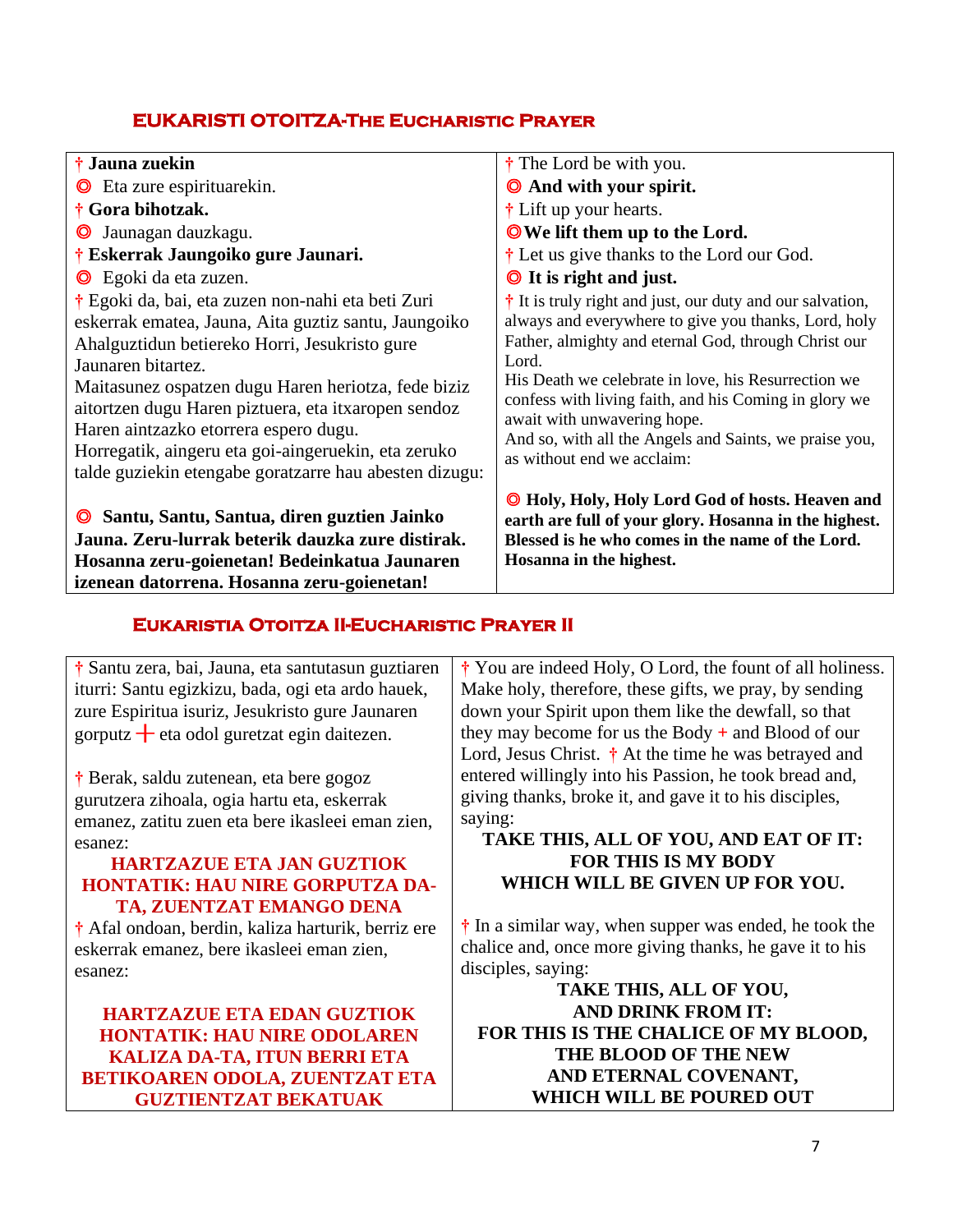## **BARKATZEKO ISURIKO DENA. EGIZUE AU NIRE OROIGARRI**

## **†Hau da sinesmenaren misterioa.**

◎ Hil eta piztu zarela, Jauna: Zu berriz etorri arte, hau dugu, hau, berri ona!

**†** Horregatik, Jauna, zure Semearen heriotza eta piztuera gogoratuz, biziaren ogia eta

salbamenaren kaliza eskaintzen dizkizugu, Zuri eskerrak emanez, aldarean zure zerbitzari onartu gaituzulako.

**†** Eta apalik eskatzen dizugu, Kristoren gorputzodolak hartzen ditugunok Espiritu Santuak bat egin gaitzala.

**†** Gogoan izan, Jauna, mundu guztian zabaldurik dagoen zure Eliza: Eramazu maitasun osora, **I.** gure Aita Santuarekin, **I.** gure Artzaiarekin eta elizgizon guztiekin batean.

==================================

**†** Gogoan izan, Jauna, (gaur) mundu honetatik Zuregana eraman duzun **I.** zure zerbitzaria. Heriotzean zure Semearekin bat egin den hau, piztueran ere Berarekin bat izan dadila.

**†** Gogoan izan, Jauna pizteko itxaropenean joan diren gure senideak eta hildako guztiak: har itzazu zeure aurpegiaren argitan.

===================================

**†** Erruki zakizkigu, arren, guk guztiok betiko bizitza iritsi dezagun, Jaungoikoaren Ama Maria dohatsuarekin, Jose Santua haren senarrarekin, apostolu santuekin eta, gizaldi guztietan, zure adiskide izan diren santuekin: haiekin batean gorets zaitzagun, Jesukristo gure Jaunaren bitartez.

**†Honen bitartez, Honekin eta Honengan, Zuri Aita Jaungoiko ahalguztidun Horri, Espiritu Santuarekin batean, ospe eta aintza guztia gizaldi eta gizaldi guztietan** ◎ **Amen.**

## **FOR YOU AND FOR MANY FOR THE FORGIVENESS OF SINS. DO THIS IN MEMORY OF ME.**

**† The mystery of faith:**

**=====================================**

◎ We proclaim your Death, O Lord, and profess your Resurrection until you come again.

**†** Therefore, as we celebrate the memorial of his Death and Resurrection, we offer you, Lord, the Bread of life and the Chalice of salvation, giving thanks that you have held us worthy to be in your presence and minister to you.

**†** Humbly we pray that, partaking of the Body and Blood of Christ, we may be gathered into one by the Holy Spirit.

**†** Remember, Lord, your Church, spread throughout the world, and bring her to the fullness of charity, together with **N**. our Pope and **N**. our Bishop and all the clergy.

**†** Remember your servant **N.**, whom you have called (today) from this world to yourself. Grant that he (she) who was united with your Son in a death like his, may also be one with him in his Resurrection.

**===================================== †** Remember also our brothers and sisters who have fallen asleep in the hope of the resurrection and all who have died in your mercy: welcome them into the light of your face.

**†** Have mercy on us all, we pray, that with the blessed Virgin Mary, Mother of God, with blessed Joseph her spouse, with the blessed Apostles, and all the Saints who have pleased you throughout the ages, we may merit to be co-heirs to eternal life, and may praise and glorify you through your Son, Jesus Christ.

**†** Through him, and with him, and in him, O God, almighty Father, in the unity of the Holy Spirit, all glory and honor is yours, for ever and ever. ◎ **Amen.**

## **JAUNARTEZEKO OHIKUNEA-Communion Rite**

| † Salbatzaileak agindu eta erakutsiari<br>Jarraituz, beldur gabe esan dezagun: | † At the Savior's command and formed by divine<br>teaching, we dare to say: |
|--------------------------------------------------------------------------------|-----------------------------------------------------------------------------|
| †© Gure Aita, zeruetan zarena: santu izan bedi                                 | †© Our Father, who art in heaven, hallowed be thy                           |
| zure izena, etor bedi zure erreinua, egin bedi zure                            | name; thy kingdom come, thy will be done on earth                           |
| nahia zeruan bezala lurrean ere.                                               | as it is in heaven.                                                         |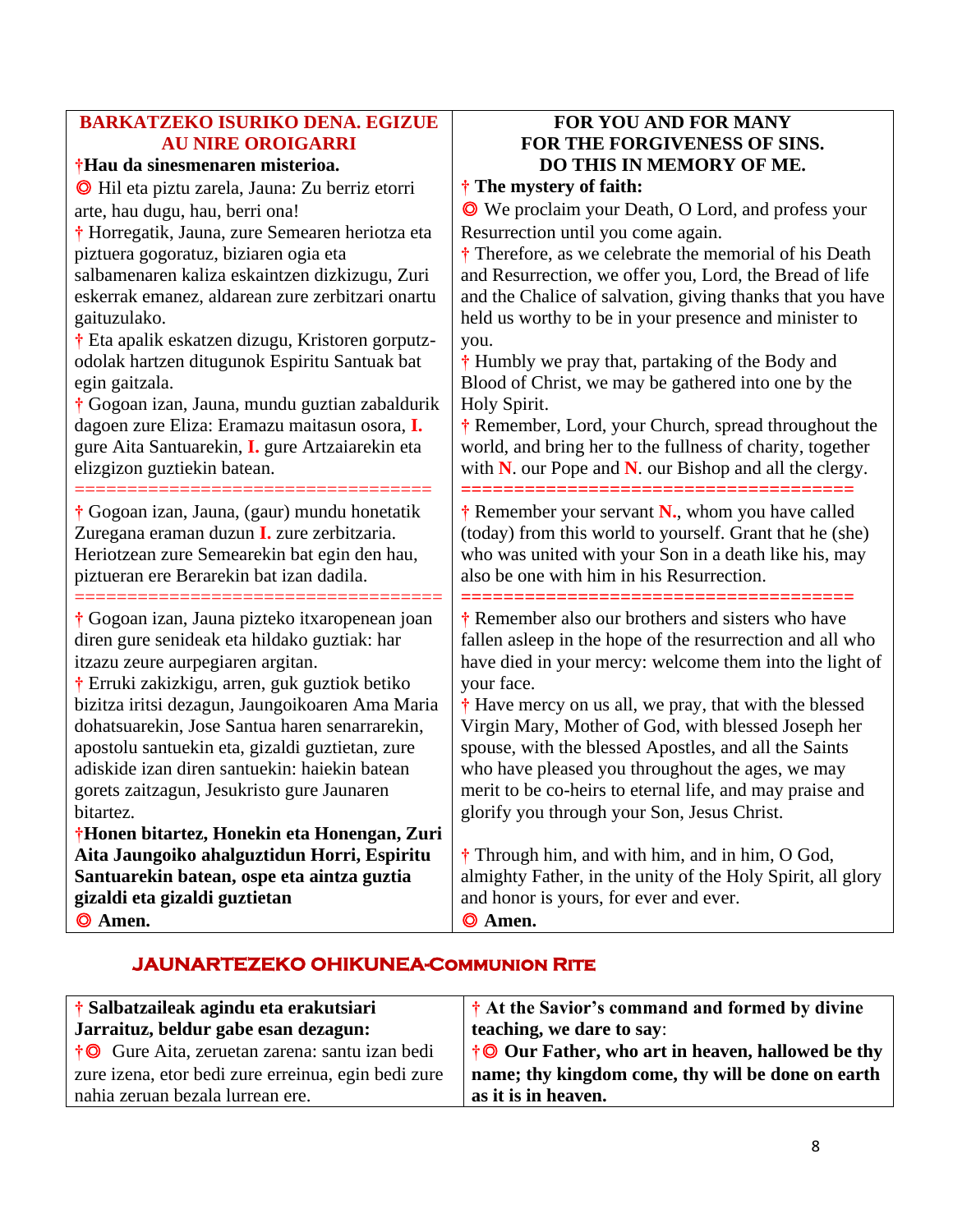| Emaguzu gaur egun honetako ogia; barkatu gure         | Give us this day our daily bread, and forgive us our     |
|-------------------------------------------------------|----------------------------------------------------------|
| zorrak, guk ere gure zordunei barkatzen diegunez      | trespasses, as we forgive those who trespass against     |
| gero; eta ez gaitzazu utzi tentaldian erortzen, baina | us; and lead us not into temptation but deliver us       |
| atera gaitzazu gaitzetik.                             | from evil.                                               |
| †Atera gaitzazu, Jauna, gaitz guztietatik;            | $\dagger$ Deliver us, Lord, we pray, from every evil,    |
| emaiguzu bakea gure egunotan; zure errukiari          | graciously grant peace in our days, that, by the help of |
| esker bekatutik garbi bizi gaitezen eta               | your mercy, we may be always free from sin and safe      |
| estualdietan sendo, betiko zorionaren                 | from all distress, as we await the blessed hope and the  |
| itxaropenean, Jesukristo gure salbatzailea noiz       | coming of our Savior, Jesus Christ.                      |
| etorriko den zai gaudela                              | <b>O</b> For the kingdom, the power and the glory are    |
| O Zurea duzu erregetza, zureak ospe eta indarra       | yours now and forever.                                   |
| orain eta beti.                                       |                                                          |

## **PAKEAREN OHIKUNEA Rite of the Peace**

| †Jesukristo gure Jauna, Zuk esana da                                    | <sup>†</sup> Lord Jesus Christ, who said to your Apostles, Peace I |
|-------------------------------------------------------------------------|--------------------------------------------------------------------|
| apostoluei: "Bakea uzten dizuet, nire bakea                             | leave you, my peace I give you; look not on our sins,              |
| ematen." Begira zure Elizaren sinesmenari, eta                          | but on the faith of your Church, and graciously grant              |
| ez gure bekatuei; eta, zure gogoa den bezala,                           | her peace and unity in accordance with your will. Who              |
| emaiozu Elizari bakea, eman batasuna, Errege                            | live and reign forever and ever.                                   |
| bizi baitzara gizaldi eta gizaldietan.                                  | <b>O</b> Amen.                                                     |
| <b>O</b> Amen.                                                          | $\dagger$ The peace of the Lord be with you always.                |
| † Jaunaren bakea beti zuekin.                                           | <b>Q</b> And with your spirit.                                     |
| <b>O</b> Eta zure espirituarekin.                                       | $\dagger$ Let us offer each other the sign of peace.               |
| † Emaiozue bakea elkarri.                                               | <b>Q</b> Lamb of God, you take away the sins of the                |
| Jaungoikoaren Bildotsa, Zuk kentzen duzu<br>O                           | world, have mercy on us.                                           |
| munduko bekatua: erruki, Jauna.                                         | Lamb of God, you take away the sins of the world,                  |
| Jaungoikoaren Bildotsa, Zuk kentzen duzu                                | have mercy on us.                                                  |
| munduko bekatua: erruki, Jauna.                                         | Lamb of God, you take away the sins of the world,                  |
| Jaungoikoaren Bildotsa, Zuk kentzen duzu                                | grant us peace.                                                    |
| munduko bekatua: emaiguzu bakea.                                        | † Behold the Lamb of God; behold him who takes                     |
| † Hona hemen Jaungoikoaren Bildotsa, hona                               | away the sins of the world. Blessed are those called to            |
| munduko bekatua kentzen duena. Zoriontsuak                              | the supper of the Lamb.                                            |
| Jaunaren mahaira deituak!                                               | <b>Q</b> Lord, I am not worthy that you should enter               |
| Jauna, ni ez naiz inor Zu nire etxean sartzeko,<br>$\boldsymbol{\circ}$ | under my roof, but only say the word and my soul                   |
| baina esazu hitz bat, eta sendatuko naiz.                               | shall be healed.                                                   |
| † Kristoren Gorputza.                                                   | † The body of Christ.                                              |
| © Amen.                                                                 | © Amen.                                                            |

## **Jaunartze abestia/Communion Song**

| Hor zaude Jesus, aldarean                        | There You are Jesus, on the Altar,             |
|--------------------------------------------------|------------------------------------------------|
| «gorde nahi zaitut bihotzean.» (bi)              | I want to hide you in my heart. (bis)          |
| Zeruetako Jaun handia, eginik gure janaria.      | The great Lord of Heaven, you our nourishment. |
| O maitetasun (3) ugaria, gizonarentzat gehiegia. | O Loving (3) generosity, too much for humans.  |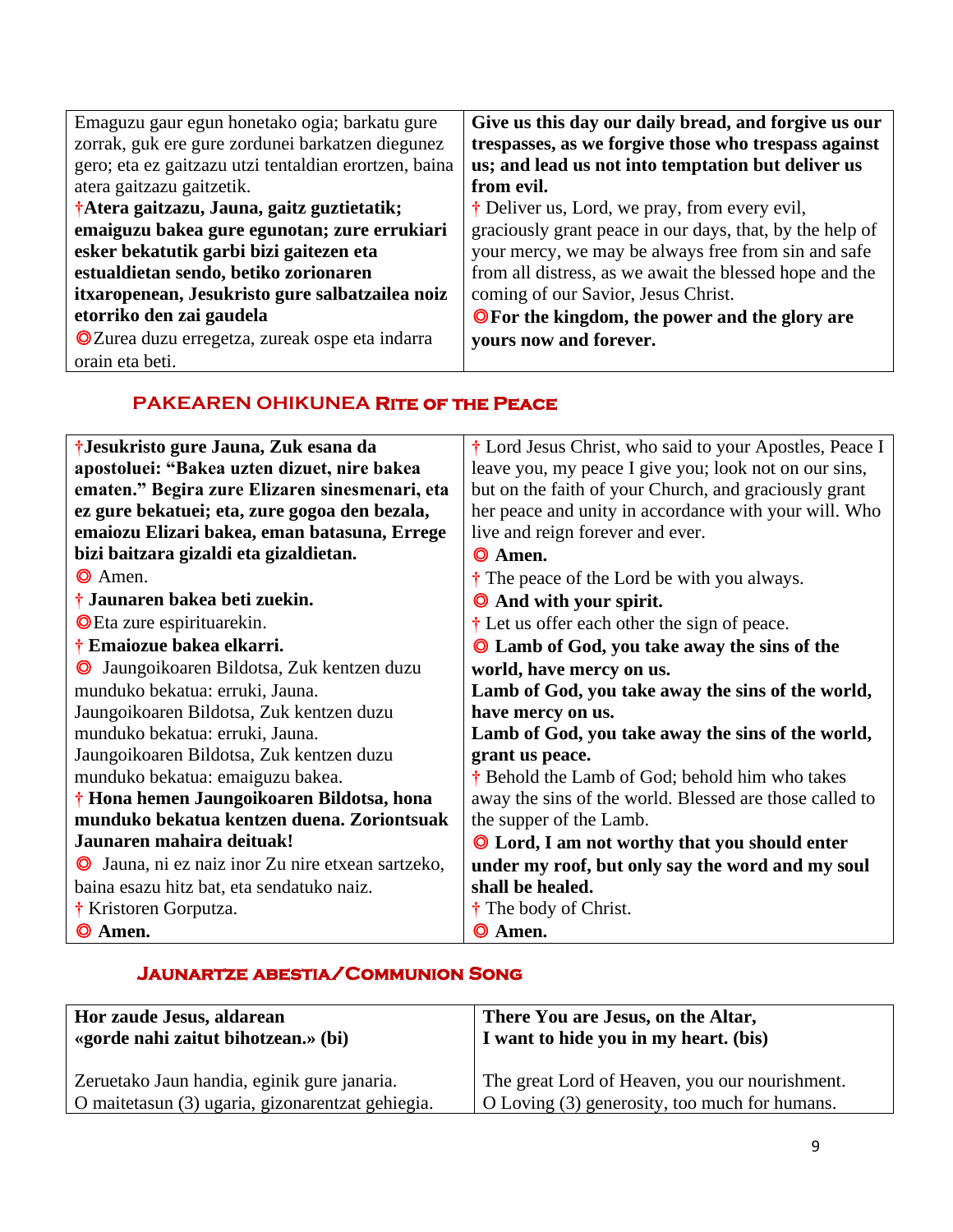| Ondasun denen iturria, hiltzeko gure egarria.        | Source of all good, to quench our thirst.             |
|------------------------------------------------------|-------------------------------------------------------|
| O ezkutapen (3) pozgarria, zeru ta lurren miraria.   | Oh hidden (3) joy, a miracle before heaven and earth. |
| Hondo gabeko itsasoa, zerutik jatsi zaran sua.       | A bottomless ocean, fire that come from heaven.       |
| O maitetasun (3) hain osoa, arimarentzat txit gozoa. | O Loving (3) fulness, sweetness for the soul.         |

## **Jaunartze ondorengo otoitza-Prayer after Communion**

| + Zeruko ogia eman diguzu janaritzat, Jauna;     | + Having fed upon these heavenly delights, we pray, O      |
|--------------------------------------------------|------------------------------------------------------------|
| emaiguzu, Jauna, ogi horren irrikaz gure bizitza | Lord, so that we may always long for that food by which we |
| osoa benetako zentzuz bizi dezagula.             | truly live.                                                |
| Jesukristo gure Jaunaren bitartez.               | Through Christ our Lord.                                   |
| $R/$ . Amen.                                     | $\mathbf{R}$ . Amen.                                       |

## **BUKAERAKO OHIKUNEA BEDEINKAPENA-Final Blessing**

| † Jauna zuekin.                                | $\dagger$ The Lord be with you.                              |
|------------------------------------------------|--------------------------------------------------------------|
| <b>O</b> Eta zure espirituarekin.              | <b>O</b> And with your spirit.                               |
| †Bedeinka zaitzatela Jaungoiko ahalguztidunak: | <sup>†</sup> May almighty God bless you: the Father, and the |
| Aitak eta Semeak + eta Espiritu Santuak.       | Son, $\frac{1}{\sqrt{2}}$ and the Holy Spirit.               |
| $\odot$ Amen.                                  | $\odot$ Amen.                                                |
| † Zoazte Jaunaren bakean.                      | $\dagger$ Go forth, the Mass is ended.                       |
| <b>O</b> Eskerrak Jainkoari.                   | <b>OThanks be to God.</b>                                    |

#### Azken Abestia/Final Song

| Ama Maite Maria                                                             | <b>Loving Mother Mary</b>                                                         |
|-----------------------------------------------------------------------------|-----------------------------------------------------------------------------------|
| Ama maite, Maria, egiguzu lagun,<br>Zure bitartez Jesus ikusi dezagun (Bi). | Loving Mother, Mary, come to help us,<br>That through you we may see Jesus (Bis). |
| Aingeruzko lirio, guziz maitatua                                            | Angelical lily, all loving                                                        |
| Usain gozozko lore, Zerutik jeitxia,                                        | Fragrant flower descended from heaven.                                            |
| Gorde nazazu Ama, Guztiz maitatua,                                          | Keep me my loving Mother,                                                         |
| Ez dezadan zikindu, birtute garbia."                                        | That I may not stain the chaste virtue.                                           |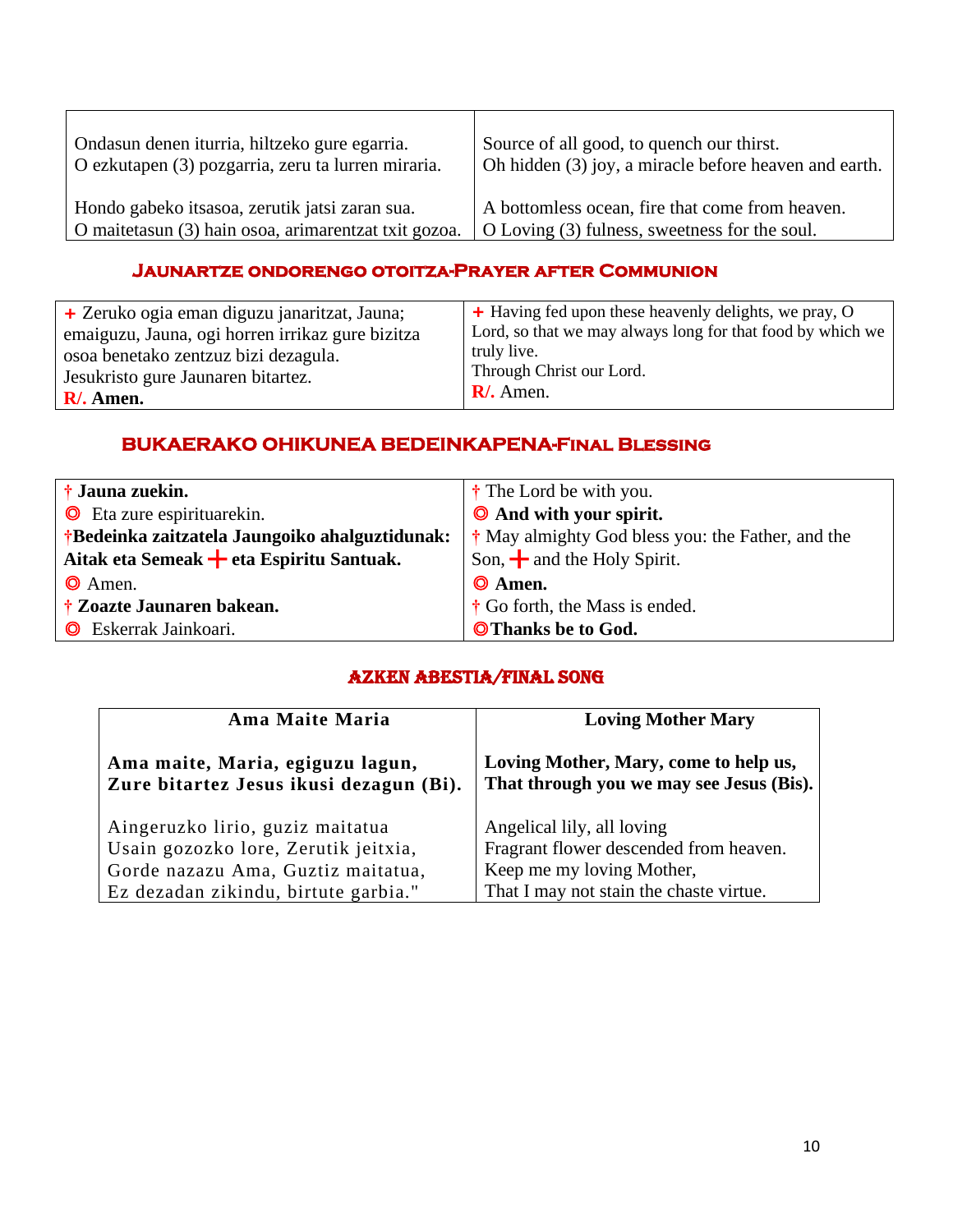

# *Egun on bat opa dizuet I wish you a wonderful day*

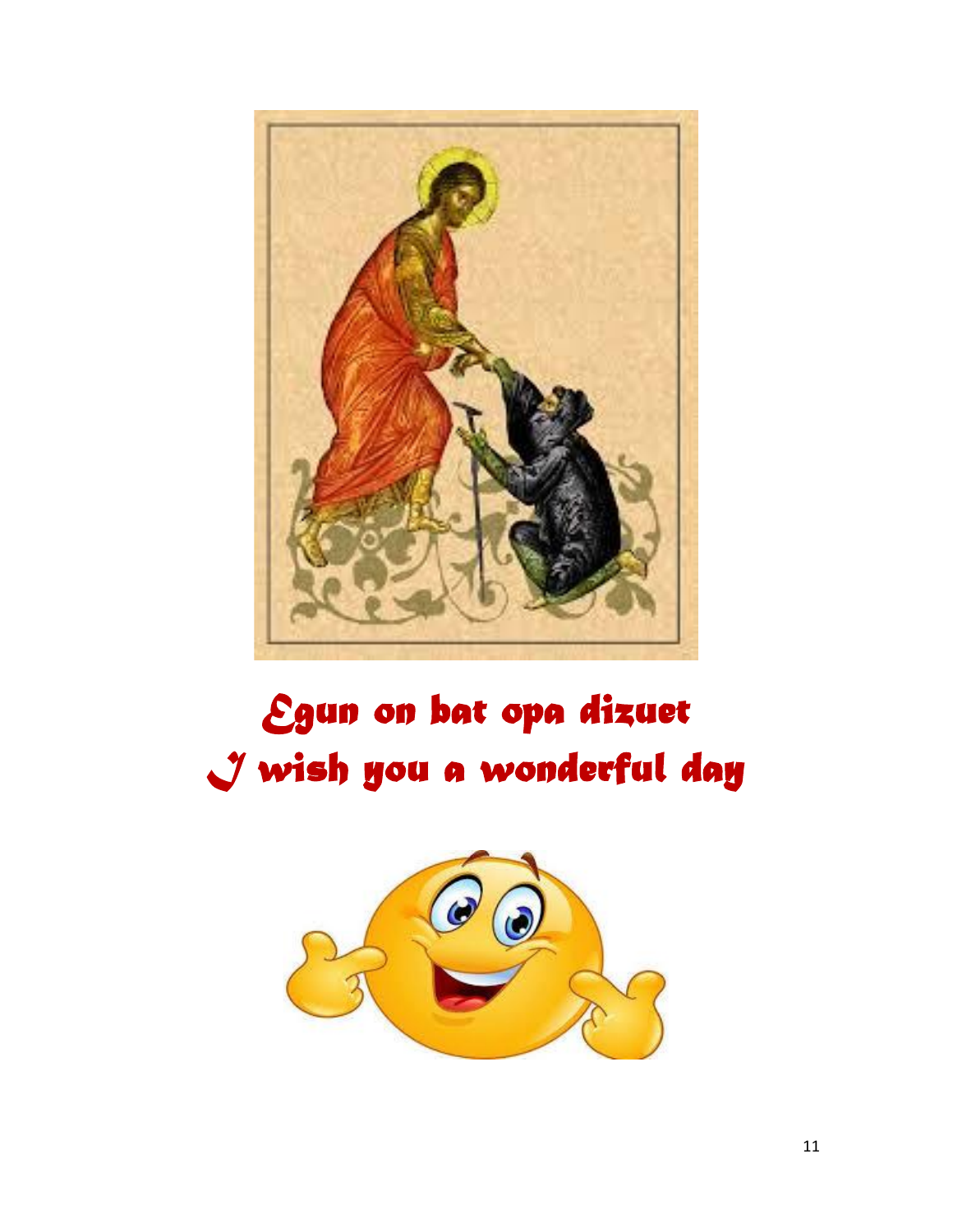## **URTEKO SEIGARREN IGANDEA B**

#### **Lehen irakurgaia**

**(***Zer zion Lege zaharrak lepradunez edo legenardunez***)**

#### **Lebitarren liburutik 13, 1-2 . 45-46**

**<sup>1</sup>** Jaunak erran zioten Moisi eta Aaroni: **<sup>2</sup>** "Norbaiti larruazalean ateratzen bazaio handitsu, zornadura edo bixika bat, legenarena bezalako zauria sortuz, ereman bezate Aaron apezarenganat, edo haren seme apez batenganat. **<sup>45</sup>** Legenak joa denak, arropa urratuak ibiliko ditu, buru-ilea nahasia eta aurpegia erdi estalia, eta oihu eginen du: " Kutsatua, kutsatua!". **<sup>46</sup>** Zauriak iraunen dion artean, kutsatua izanen da. Horrengatik bakarrik biziko da, kanpalekutik berex.

#### **Jaunak errana! Eskerrak Zuri Jauna.**

**Salmoa 31 (32)**

#### **Leloa: Zuk nauzu, Jauna, beiratuko, Salbamendua dut gerriko.**

Dohatsu zinez bere gaizkitik garbi dena, Baitu guzien barkamena. Dohatsu zinez hoben gabetu den gizona, Hak adiskide baitu Jauna.

Aitortu dautzut egina nuen bekatua, Ez dut erdizka salatua. Erran dut erran : "Aitortuko dut nik egina, Barka zadazun, Jainko Jauna".

Eta zuk, Jauna, kendu dautazu bekatua, Behin, betikotz barkatua. Gizon zuzenak, pitz, Jauna baitan, bozkaria! Bihotz garbiak, hau loria!

#### **Bigarren irakurgaia**

*(Ez izan nehorentzat erorbide)*

#### **Jondoni Paulok Korintiarreri 10,31-11,1**

Haurrideak

**<sup>31</sup>** dezazuen jan, edan edo beste edozer egin, egizue dena Jainkoaren aintzarako. **<sup>32</sup>** Ez izan erorbide, ez Juduentzat, ez paganoentzat, ez Jainkoaren Elizarentzat. **<sup>33</sup>** Nik bezala egizue: